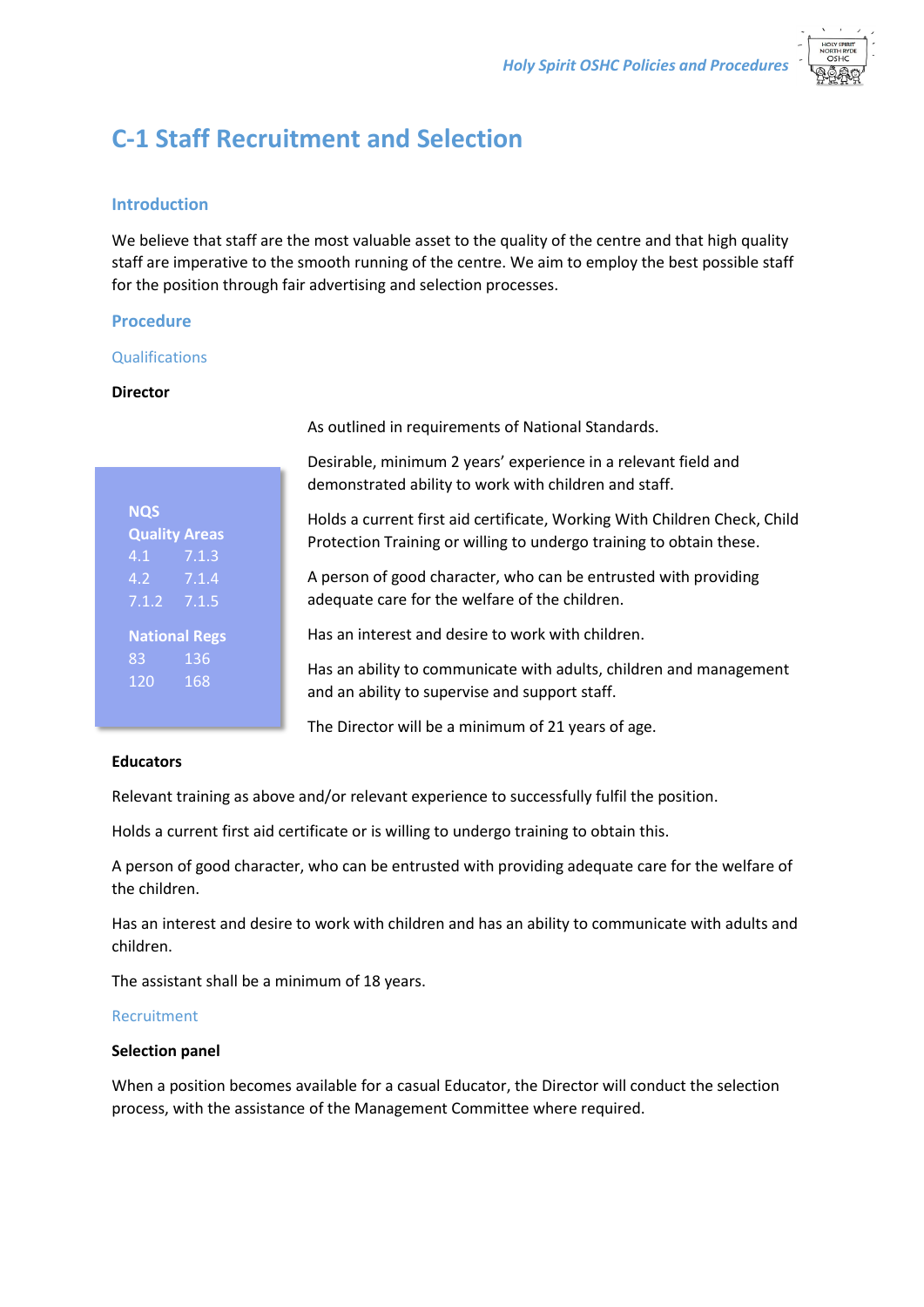

When a position becomes available for a Director or other permanent position, the Management Committee will nominate a panel to conduct the process. The panel will consist of three; two members of Management and a staff representative. A convener of the panel will be nominated.

The panel will:

- Approve the job description and select criteria for the position.
- Determine the method and placement of advertising and place the advertisement including notification of the Working with Children Check.
- Ask applicants to consent to screening.
- Short-list the applicants.
- Arrange interview questions, date and time.
- Contact the applicants for interview.
- Conduct the interviews.
- Arrange for the Working with Children Check on the preferred applicant.
- Ensure that approval for selected staff person has been approved under Working with Children Check.
- Make a decision on a suitable applicant, which is put before the Management for final approval.
- Offer the position to the successful applicant and contact the unsuccessful applicants after the position has been accepted.
- Set date for the commencement of employment and orientation of the new person.
- Prepare letter of employment and contract.

#### **Advertisements**

Advertisements will be placed online.

Advertisements are to include:

- $\bullet$  Iob title.
- Specific employment information, including hours of work and Award rate.
- Include that Working with Children Check required.
- Applications in writing should include: contact telephone numbers; resume; minimum of (2) referees; at least one a work reference; and full contact details.
- A signed consent to screening.
- Closing date and email address for applications.
- Contact name and number where the applicant can obtain more information.

#### **Interview**

The selection panel will draw up suitable interview questions, which relate to all aspects of the position and ensure equal opportunity guidelines are followed. The panel will decide who will ask each question.

The panel shall draw up a list of essential requirements for each answer.

No longer than 5 days after the closing date the panel will meet to discuss the applications, develop a short list and decide on the interview date and times.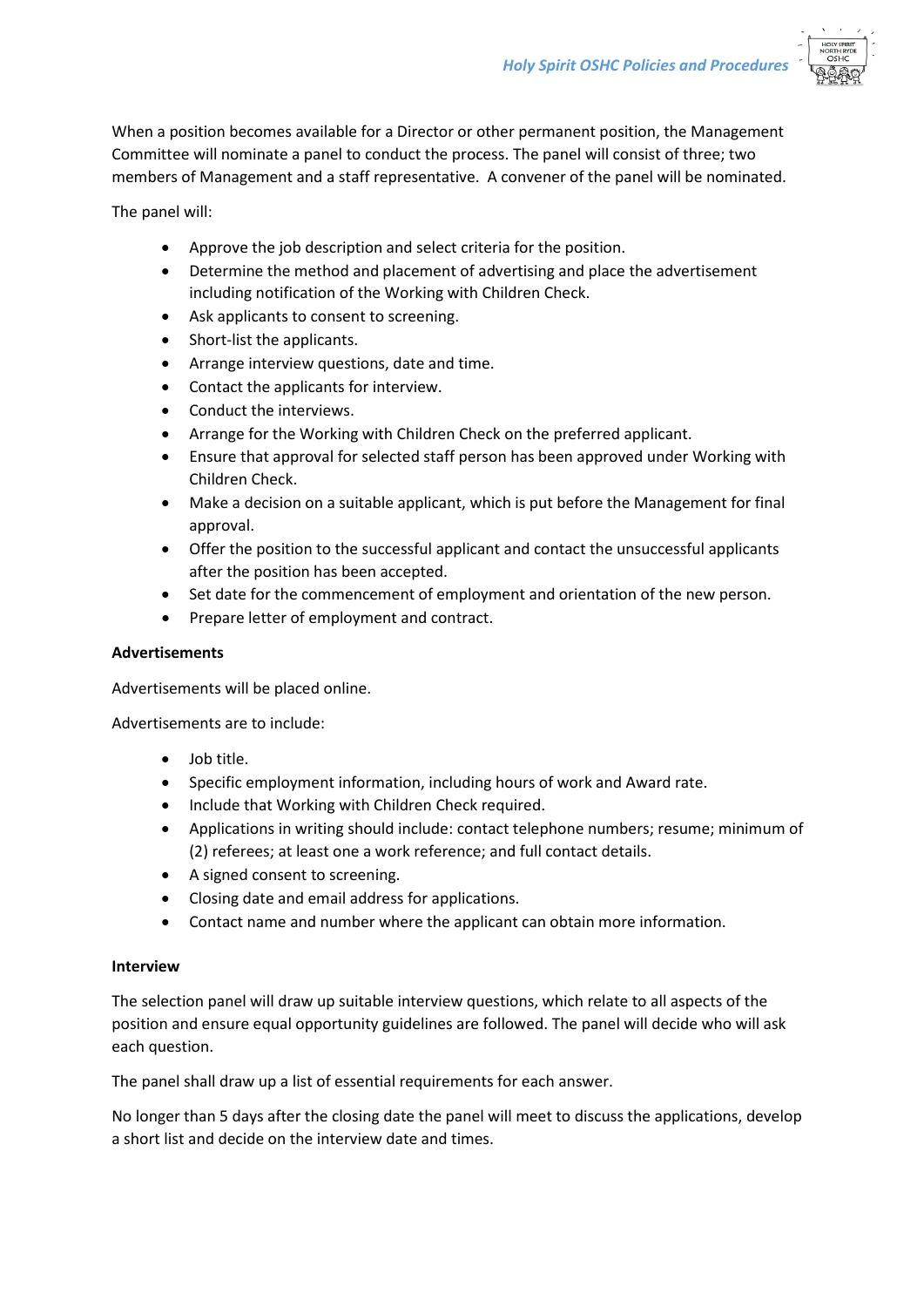

An appropriate time frame (approximately 30 minutes) will be allocated to each interview, with a short break between, for discussion.

A nominated person on the selection panel will contact the applicants to determine the time and date of interview.

Each applicant will be given a copy of the job description and relevant child protection forms before the interview.

Each applicant will be asked the same questions with their answers recorded.

The panel can use a rating scale to evaluate each applicant's answers.

The Committee are to discuss each applicant and their suitability for the position based on their answers, qualifications and experience, comments from referees, and the selection criteria drawn up by the panel.

If the committee have difficulty in deciding between two applicants, a second interview for these applicants will be conducted, with new questions.

The committee will then make a decision on the applicant for the job according to the selection criteria. The preferred applicant's referees will be contacted to confirm applicant's suitability.

Should the applicant decline the position, the committee will either make a second choice from the other applicants or if none are seen as suitable re-advertise the position.

#### **Notification**

Applicants will be given an approximate time that they will be contacted regarding their success for the position.

A person on the selection panel will notify the successful applicant and negotiate a starting date. Preferably offers of employment will not be made until the screening check has been completed. If this is not reasonably practical, the employment is to be offered subject to the check being completed. Applicants are to be notified of this condition.

A letter of confirmation will be sent to successful applicant requesting acceptance in writing.

After the appointment has been made and accepted the other applicants will be notified that the position has been filled.

## Equal Employment Opportunities

All staff positions will be advertised according to Equal Opportunity Legislation.

No one will be discriminated against on the basis of his or her cultural background, religion, sex, disability, marital status or income.

All applicants and referees will be asked the same questions.

All applicants will be selected according to equal opportunity guidelines.

Selection will be based only on suitability for the position based on the selection criteria, which have been drawn up by the panel. The criteria will cover issues such as: qualifications and experience, appropriate knowledge to meet the children's needs, good communication skills, demonstration in